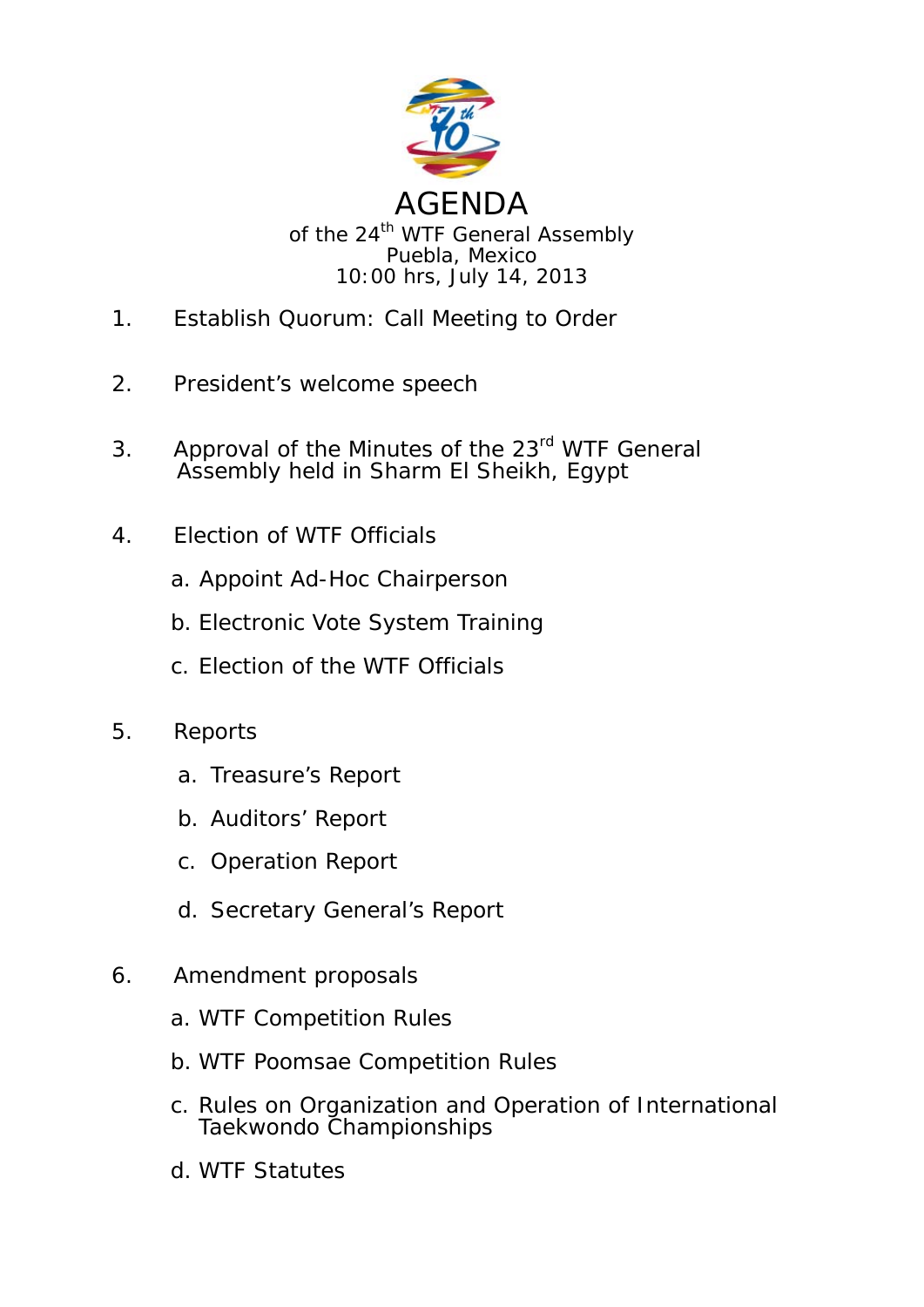- 7. Announcement of the approved bylaws and standing procedures
	- a. WTF World Ranking Bylaws
	- b. Olympic Standing Procedures
	- c. WTF World Taekwondo Grand-Prix Standing Procedures
	- d. WTF Para-Taekwondo Championships Bylaws
	- e. Election Bylaws
- 8. Announcement of the host sites for;
	- a. 2013 WTF World Cup Taekwondo Team Championships
	- b. 2013 WTF World Taekwondo Grand-Prix
	- c. 9<sup>th</sup> WTF World Taekwondo Poomsae Championships, 2014
	- d. 1st WTF World Cadet Taekwondo Championships, 2014
	- e. 2015 WTF World Taekwondo Championships
- f. 10<sup>th</sup> WTF World Taekwondo Poomsae Championships, 2015
- 9. Progress report of
	- a. 8th WTF World Taekwondo Poomsae Championships, 2013
	- b. 2013 WTF World Cup Taekwondo Team Championships
	- c. 2013 WTF World Taekwondo Grand-Prix
	- d. WTF Qualification Tournament for Nanjing 2014 Youth Olympic Games and 10<sup>th</sup> WTF World Junior Taekwondo Championships